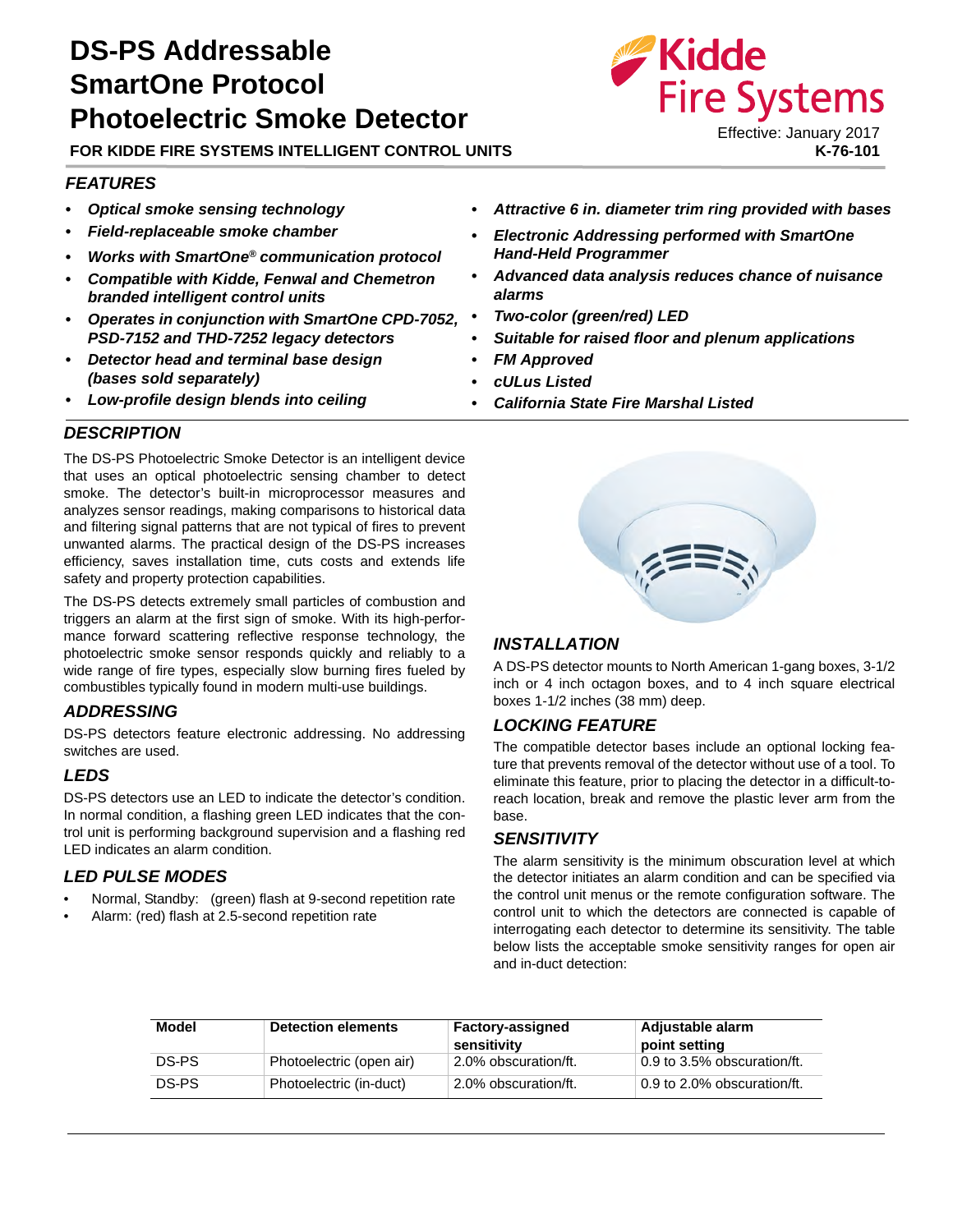## *DETECTOR BASES*

The DS-PS detector head attaches easily to these compatible bases. Detector bases have wiring terminals that are accessible from the "room-side" after mounting the base to the electrical box. A trim ring is supplied with the 4-inch base to help hide surface imperfections.

- **Model DS-SB Standard Base:** Connects the detector to the Signaling Line Circuit (SLC).
- **Model DS-RB Relay Base:** Connects the detector to the Signaling Line Circuit (SLC) and provides optional Relay functionality to the DS-PS detector.

## *ACCESSORIES*

- **SIGA-DMP Detector Mounting Plate**: The SIGA-DMP Duct Detector Mounting Plate is a 7 in. (178 mm) square mounting plate with a 4 in. (100 mm) square electrical box used to directly mount a DS-PS smoke detector inside an air duct. The SIGA-DMP includes screws for mounting the detector base and a rubber gasket that forms an airtight seal between the mounting plate and the air duct wall.
- **2-SPRC1 Replacement Smoke Chamber**: If cleaning of the DS-PS detector is unsuccessful, replacement of the smoke chamber may be necessary.
- **70-600000-100 Hand-Held Programmer**: The SmartOne Hand-Held Programmer (with DS Series Programming Adapter) can be purchased separately to conveniently set the DS-PS electronic address in this manner. The control unit software can alternatively be used to set detector address.
- **SM200-12PKG Canned Smoke**: A package of 12 canned smoke aerosol cans is available for purchase for routine testing of the DS-PS detector.

#### *PROTOCOL*

This product will operate only on a Kidde Fire Systems fire alarm-suppression control unit employing SmartOne communications protocol.

## *TECHNICAL SPECIFICATIONS*

| Operating voltage                                                               | 24 VDC (nominal)                                                                                               |  |
|---------------------------------------------------------------------------------|----------------------------------------------------------------------------------------------------------------|--|
| Current<br>Normal Operating<br>Alarm                                            | 150 µA<br>220 µA                                                                                               |  |
| Air velocity-Open Area<br>UL/cUL:<br>FM:<br>Air velocity-In Duct [1]<br>UL/cUL: | 0 to 4,000 ft./min (0 to 20.32 m/s)<br>0 to 300 ft./min (0 to 1.52 m/s)<br>0 to 4,000 ft./min (0 to 20.32 m/s) |  |
| Wall mounting:<br>distance from ceiling                                         | 12 in. (305 mm) max.                                                                                           |  |
| Compatible bases                                                                | DS-SB (Standard), DS-RB (Relay)                                                                                |  |
| <b>Operating Environment</b><br>Temperature<br>Relative humidity                | 32 to 120°F (0 to 49°C)<br>0 to 93% RH, non-condensing                                                         |  |
| Storage temperature                                                             | $-4$ to 140°F (-20 to 60°C)                                                                                    |  |
| <b>SLC Protocol</b>                                                             | <b>SmartOne</b>                                                                                                |  |
| Environmental<br>compensation                                                   | Automatic                                                                                                      |  |
| Color                                                                           | White head and base                                                                                            |  |
| Construction                                                                    | High impact engineering polymer                                                                                |  |
| Mounting                                                                        | Plug-in                                                                                                        |  |
| Shipping weight                                                                 | $0.44$ lb. $(164$ g)                                                                                           |  |
| [1] For duct installation, use a SIGA-DMP duct mounting plate.                  |                                                                                                                |  |

## *ORDERING INFORMATION*

| DS-PS | Intelligent Photoelectric Smoke Detector,<br>head only                                                                      |
|-------|-----------------------------------------------------------------------------------------------------------------------------|
| DS-SB | Detector Mounting Base, 4 in. diameter,<br>with 6 in. trim ring, for 2-wire connection to<br>SmartOne SLC                   |
| DS-RB | Detector Mounting Base, 4 in. diameter,<br>with relay option and 6 in. trim ring, for 2-<br>wire connection to SmartOne SLC |

| SIGA-DMP      | Duct mounting plate for DS-PS detector                                                          |
|---------------|-------------------------------------------------------------------------------------------------|
| 2-SPRC1       | Replacement smoke chamber for DS-PS                                                             |
| 70-600000-100 | SmartOne Hand-Held Programmer and<br>accessories with DS Series Detector<br>Programming Adapter |
| 70-600000-110 | DS Series Detector Programming Adapter                                                          |
| SM200-12PKG   | Canned smoke for functional testing of<br>smoke detectors                                       |

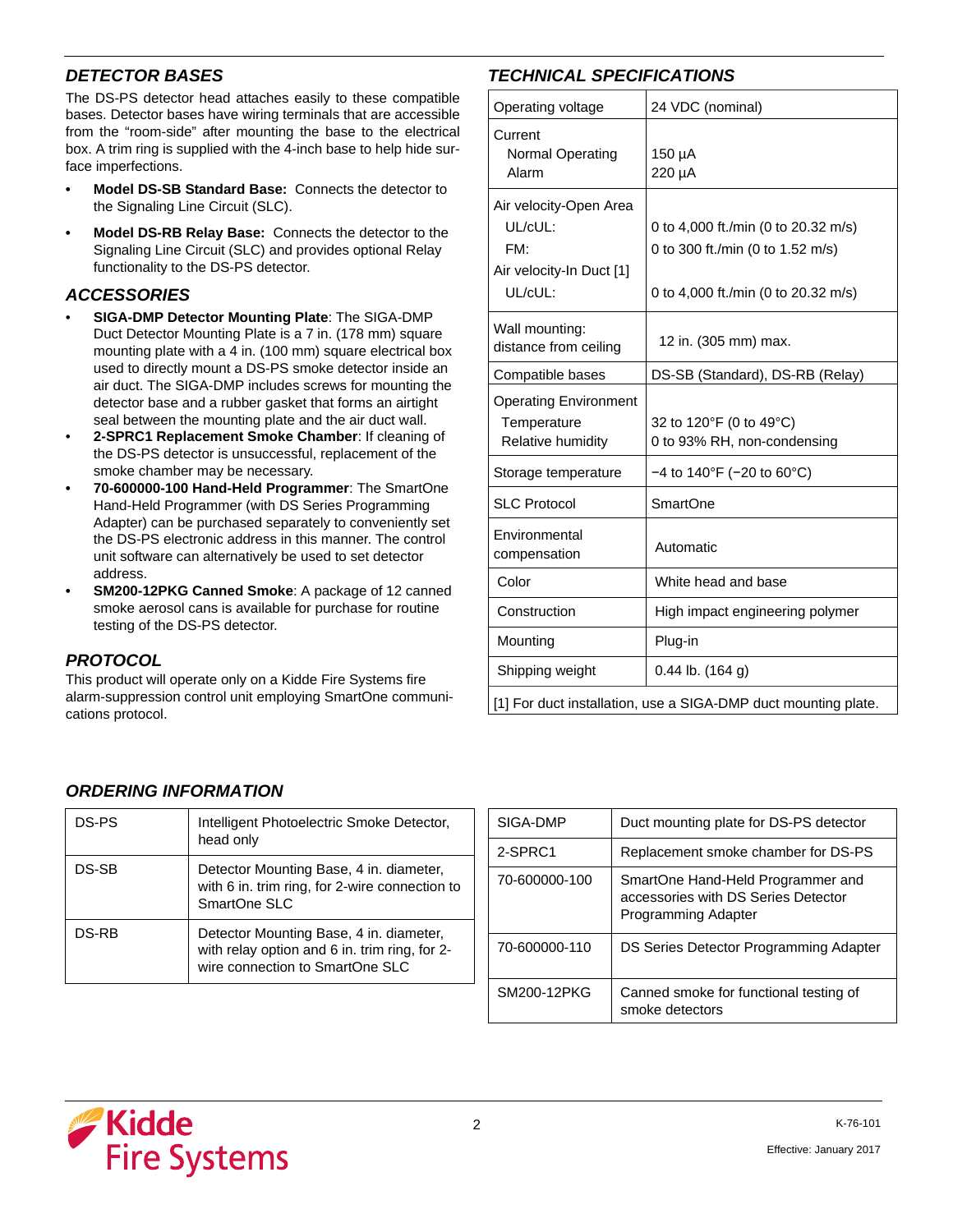## *REGULATORY INFORMATION*

| North American<br>standards | CAN/ULC-S529-09, UL 268, UL 268A,<br>FM Approvals 3230                                              |
|-----------------------------|-----------------------------------------------------------------------------------------------------|
| UL/cUL smoke                | 0.9 to 3.50 %/ft. (2.95 to 11.48%/m)                                                                |
| sensitivity range           | obscuration (Open Area Use)                                                                         |
|                             | 0.9 to 2.0 %/ft. (2.95 to 6.56%/m) obscuration<br>(In-Duct Use)                                     |
|                             | NOTE: Detector sensitivity is selected at<br>control unit or with remote configuration<br>software. |
|                             | Default is 2.0%/ft (Alarm), 1.5%/ft (PreAlarm)                                                      |
| FCC compliance              | This device complies with part 15 of the FCC                                                        |
|                             | Rules. Operation is subject to the following                                                        |
|                             | two conditions: (1) This device may not cause                                                       |
|                             | harmful interference, and (2) this device must                                                      |
|                             | accept any interference received, including                                                         |
|                             | interference that may cause undesired                                                               |
|                             | operation.                                                                                          |
| Industry Canada             | This Class A digital apparatus complies with                                                        |
| compliance                  | Canadian ICES-003.                                                                                  |

## *INTEGRATION OF DETECTORS*

DS-PS detectors can be mixed in any order with SmartOne legacy detectors on a Kidde Fire Systems intelligent control unit running SmartOne protocol.

## *COMPATIBLE CONTROL UNITS*

| Kidde     | <b>ARIES NETLink</b> |
|-----------|----------------------|
| Kidde     | <b>ARIES</b>         |
| Kidde     | ×<br><b>PEGAsys</b>  |
| Fenwal    | FenwalNET 8000-ML    |
| Fenwal    | FenwalNET 6000       |
| Fenwal    | *<br>FenwalNET 2000  |
| Chemetron | <b>MICRO MLX</b>     |
| Chemetron | <b>MICRO SLX</b>     |

*\** DS Series detectors are compatible with FenwalNET 2000 and PEGAsys control units running software version 82.4. Note that FenwalNET 2000 and PEGAsys control units are no longer UL Listed or FM Approved. DS Series detectors have not been compatibility-tested on legacy control units older than FenwalNET 2000 and PEGAsys.



(Class B, Style 4 Wiring Style Shown)

#### NOTES:

- 1. Detectors are not polarity sensitive. Terminals 3 and 7 (SmartOne) or Terminals 2 and 4 (DS Series) can be reversed.
- 2. SmartOne and DS Series detectors can be installed in any order.
- 3. SLC loop is not sensitive to the location of the control unit (can be left or right end of loop).
- 4. Four-wire loops will be wired as above, bringing loose end of loop back to the control unit.

## *SOFTWARE NOTE:*

**The DS-PS detector does NOT support configurable alarm settings below 0.9%/ft.** If a DS-PS is configured with a threshold below 0.9%/ft. for Alarm or 0.7%/ft. for Pre-Alarm, the detector will operate at the lowest allowable setting. If the control unit is running software version 1.2.11 (for Single Loop panel) or software version 2.1.2 (for Multi-Loop panel) or later, the message 'INVALID THRESHOLD" will be reported on the Keypad/ Display. However, if the control unit is running an older version of software, no message will be reported.